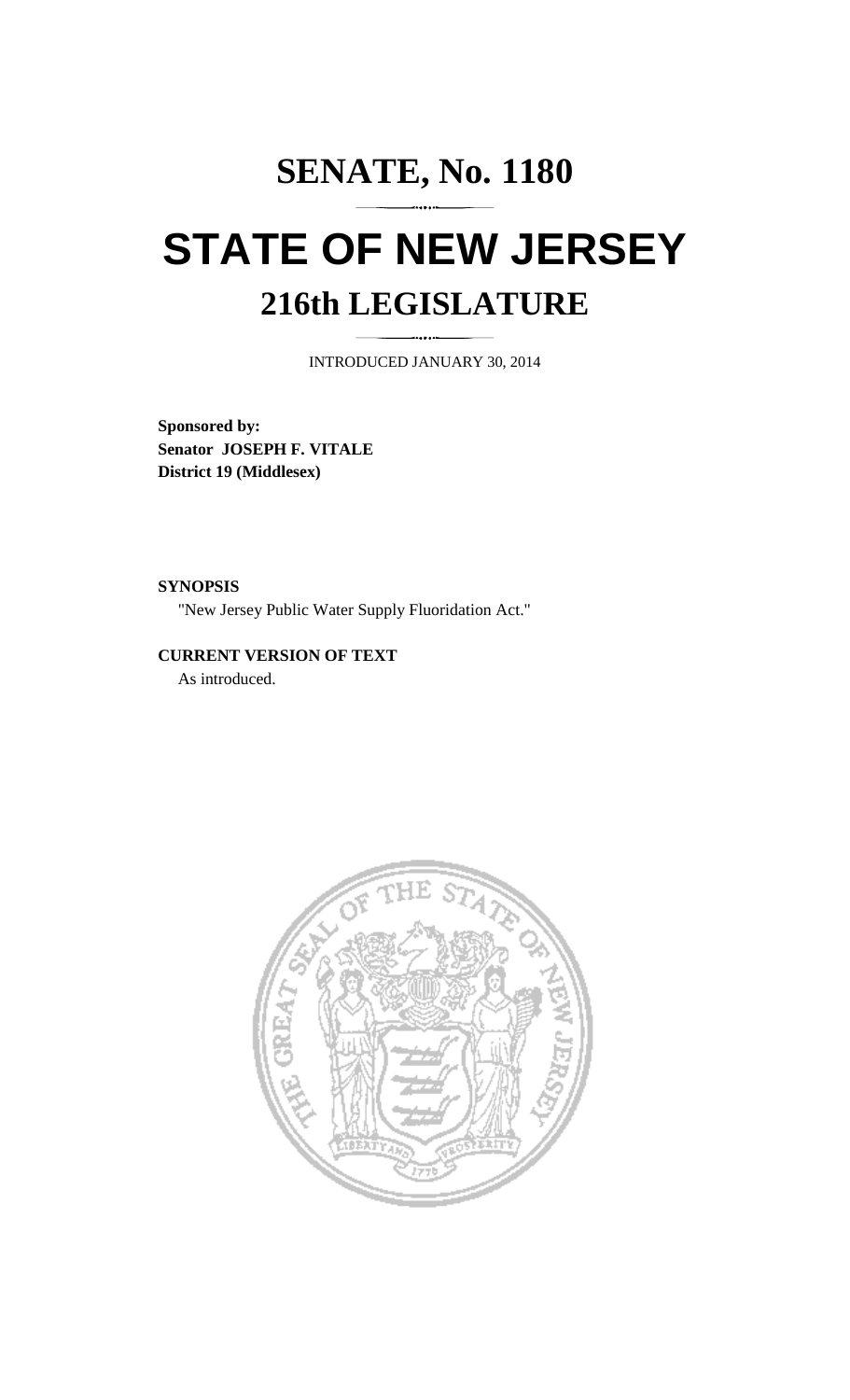1 **AN ACT** concerning public community water systems, 2 supplementing P.L.1977, c.224 (C.58:12A-1 et seq.), and 3 amending R.S.24:12-2 and R.S.26:2-65. 4 5 **BE IT ENACTED** *by the Senate and General Assembly of the State*  6 *of New Jersey:* 7 8 1. (New section) This act shall be known and may be cited as 9 the "New Jersey Public Water Supply Fluoridation Act." 10 11 2. (New section) As used in this act: 12 "Local government unit" means a State authority, district water 13 supply commission, county, municipality, municipal, county or 14 regional utilities authority, municipal water district, joint meeting or 15 any other political subdivision of the State authorized pursuant to 16 law to operate or maintain a public water system or otherwise 17 provide water for human consumption. 18 "Public community water system" means a public water system 19 which serves at least 15 service connections used by year-round 20 residents or regularly serves at least 25 year-round residents. 21 "Public water system" means a system for the provision to the 22 public of water for human consumption through pipes or other 23 constructed conveyances, if such system has at least 15 service 24 connections or regularly serves an average of at least 25 individuals 25 daily at least 60 days out of the year. Such term includes: (1) any 26 collection, treatment, storage and distribution facilities under 27 control of the operator of such system and used primarily in 28 connection with such system; and (2) any collection or pre-29 treatment storage facilities not under such control which are used 30 primarily in connection with such system. 31 "Small water company" means any company, purveyor or entity, 32 other than a governmental agency, that provides water for human 33 consumption and which regularly serves less than 1,000 customer 34 connections, including nonprofit, noncommunity water systems 35 owned or operated by a nonprofit group or organization. 36 "Water purveyor" means any investor-owned water company or 37 small water company that owns or operates a public water system. 38 39 3. (New section) a. The Commissioner of Environmental 40 Protection, in conjunction with the Commissioner of Health and 41 Senior Services, shall adopt, pursuant to the "Administrative 42 Procedure Act," P.L.1968, c.410 (C.52:14B-1 et seq.), rules and 43 regulations relating to the fluoridation of public community water 44 systems. The rules and regulations shall, at a minimum, include: 45 (1) the means by which fluoride is controlled; (2) the methods of

 **EXPLANATION – Matter enclosed in bold-faced brackets** [**thus**] **in the above bill is not enacted and is intended to be omitted in the law.** 

 **Matter underlined thus is new matter.**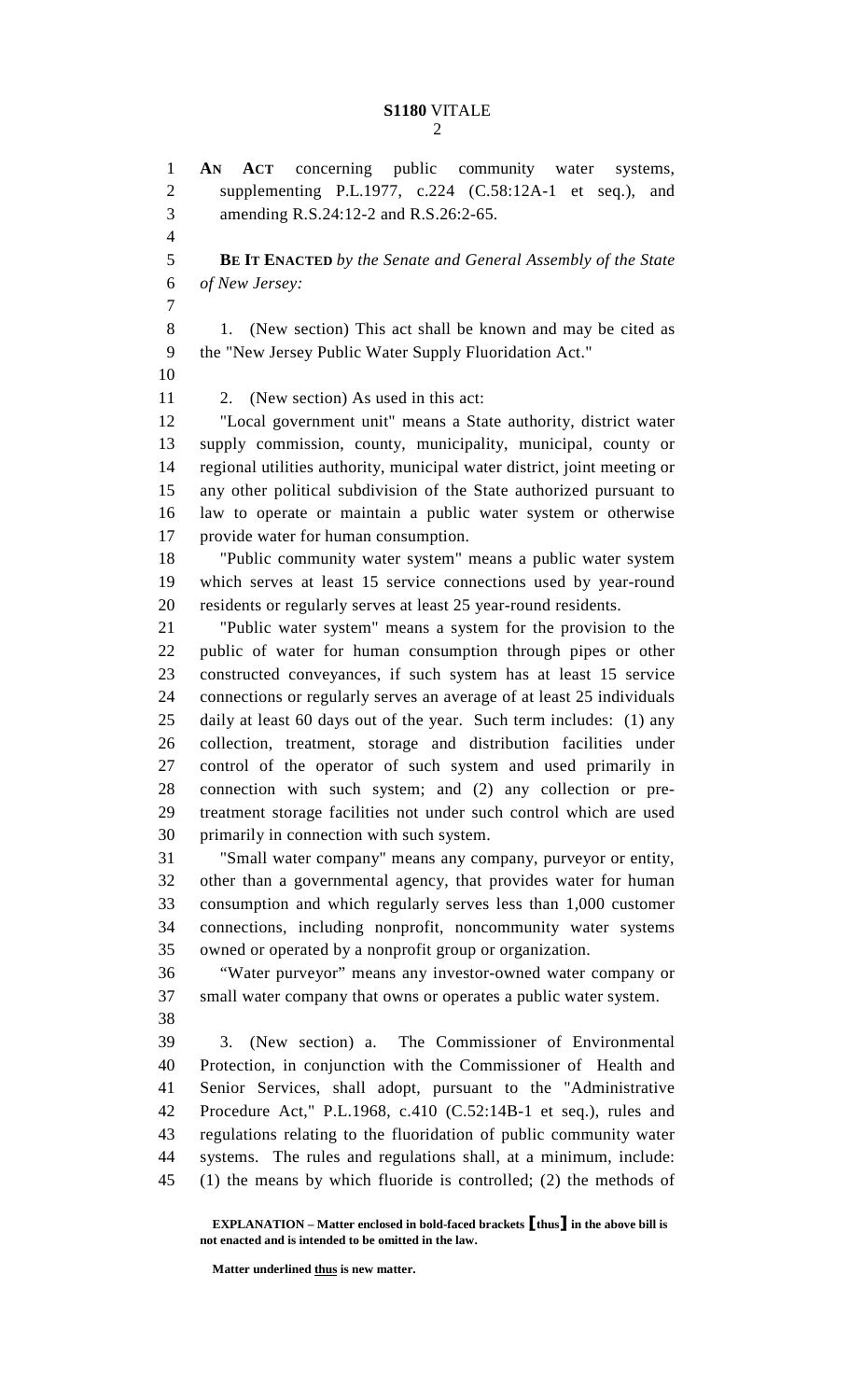3

1 testing the fluoride content; and (3) the records to be kept relating 2 to fluoridation. 3 b. The Commissioner of Environmental Protection, in 4 conjunction with the Commissioner of Health and Senior Services, 5 shall enforce the provisions of this section. In so doing, the 6 Commissioner of Environmental Protection shall require the 7 fluoridation of water in all public community water systems within 8 12 months of the effective date of P.L., c. (C. )(pending 9 before the Legislature as this bill). 10 c. The Commissioner of Environmental Protection shall not 11 require the fluoridation of water in any public community water 12 system in which the water supply in the state of nature contains 13 sufficient fluorides to conform with the rules and regulation 14 adopted pursuant to this section. 15 16 4. (New section) For the purpose of promoting public health 17 through prevention of tooth decay, every local government unit and 18 water purveyor shall control the quantities of fluoride in the water 19 so as to maintain a fluoride content prescribed by the Commissioner 20 of Environmental Protection as provided in rules and regulation 21 adopted pursuant to section 3 of P.L. , c. (C. )(pending 22 before the Legislature as this bill). 23 24 5. R.S.24:12-2 is amended to read as follows: 25 24:12-2. No person shall distribute or sell, or manufacture for 26 distribution or sale, or have in his possession with intent to 27 distribute or sell, any nonalcoholic drink, except beverages 28 purported to be for special dietary uses, which contains glucin, 29 saccharin, sodium cyclamate, calcium cyclamate or other 30 nonnutritive sweeteners. 31 The provisions of this section shall not prohibit the manufacture 32 of, or the sale, distribution or possession of, nonalcoholic drinks 33 which contain water obtained from a public community water 34 [supply] system, treated with fluorides in a manner approved by 35 the [State Department] Commissioner of [Health] Environmental 36 Protection pursuant to law. 37 (cf: P.L.1966, c.74, s.15) 38 39 6. R.S.26:2-65 is amended to read as follows: 40 26:2-65. Any water used or available for use for drinking or 41 culinary purposes or for the cleansing of utensils used in preparing 42 or serving food or drink for public consumption, shall be of a 43 quality safe for such use and shall meet standards of quality [fixed] 44 by the director of health of the State of New Jersey<sup>1</sup> approved by 45 the Commissioner of Health and Senior Services pursuant to law. 46 (cf: P.L.1939, c.261, s.1) 47

48 7. This act shall take effect immediately.